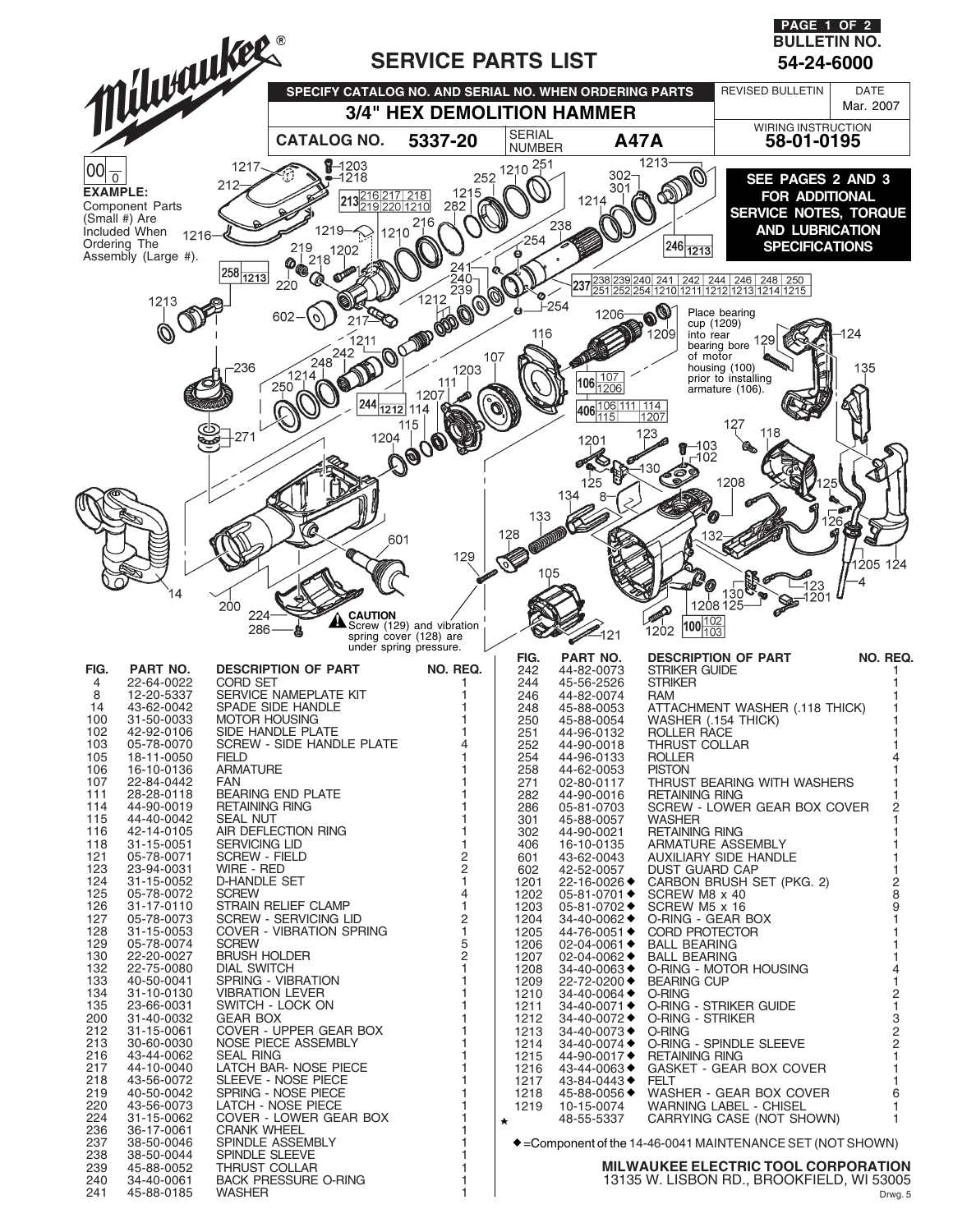



Apply blue Loctite® ThreadLocker 242 adhesive, or the equivalent, to ALL #1202 and #1203 screws prior to reassembly.

When securing upper gear box cover to gear box, tighten the six [6] upper gear box screws in sequence illustrated.

| SEQUENCE AND TORQUES OF SCREWS |                                  |                |                    |
|--------------------------------|----------------------------------|----------------|--------------------|
| Callout                        | <b>Fastener/Part Description</b> | Torque<br>(Nm) | Torque<br>(Lbs-In) |
| 1203                           | Bearing End Plate Screws         | 4              | 35                 |
| 1203                           | Upper Gear Box Cover Screws      | 4.5            | 40                 |
| 286                            | Lower Gear Box Cover Screws      | 3              | 27                 |
| 1202                           | Nose Piece Screws                | 18             | 159                |
| 1202                           | <b>Motor Housing Screws</b>      | 13             | 115                |
| 127                            | Servicing Lid Screws             | 1.3            | 12                 |
| 129                            | D-Handle Screws                  | 3              | 27                 |
| 121                            | Field Screws                     | 2              | 18                 |
| 129                            | Anti-Vibration Mechanism Scr.    | 3              | 27                 |
| 115                            | Seal Nut                         | 16             | 141                |
| 125                            | Strain Relief Clamp Screws       | 1.3            | 12                 |
| 125                            | Carbon Brush Holders             | 1.3            | 12                 |
| M                              | Switch Screws                    | 0.5            | 4                  |
| 103                            | Side Handle Plate Screws         | 4              | 35                 |